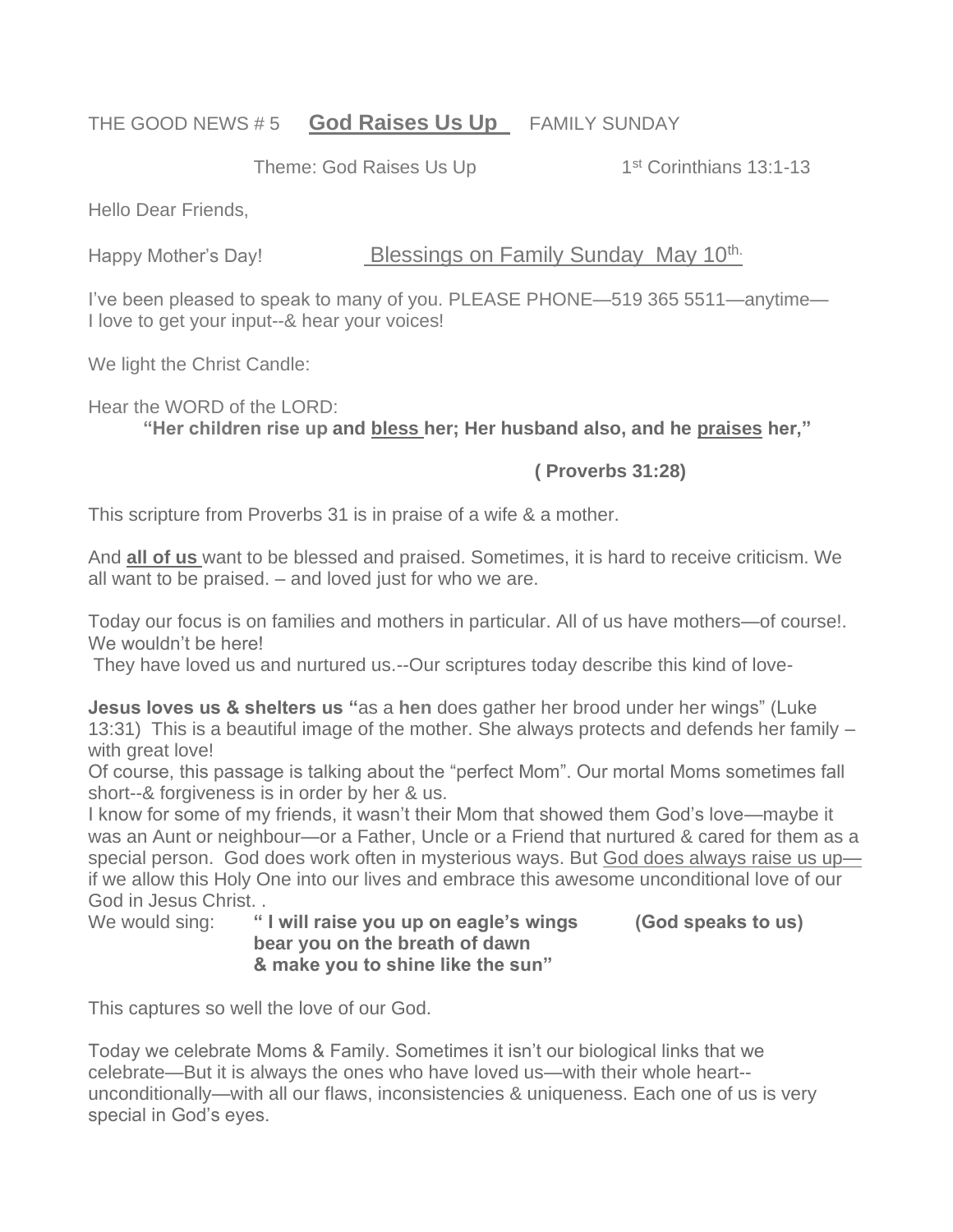As Christians we aspire to see one another as Jesus would see us and welcome us always—no matter what. How powerful & wonderful this LOVE is!

Let us turn to today's scripture. Those who follow the Lectionnary will note, I deviated from the assigned scripture—because it is Mother's Day & Family Sunday.

The 1<sup>st</sup> Corinthians seemed to be the one for today--

## **"Love is patient,**

## **Love is kind,**

It hopes all things, endures all things—**Love never ends."** (1 Corinthians 13:1-13)' This passage was written by the apostle Paul. In the ancient world, he was for a short time, the pastor for the people of Corinth. After he left, he wrote this letter to them—the epistle we refer to as 1<sup>st</sup> Corinthians.

When people become Christians, they don't at the same moment become good and kind people. This may come as a surprise, but conversion to Christ and his ways doesn't automatically furnish a person with wonderful manners and perfect morals. Apparently, the

people of Corinth had a reputation for being unruly, hard-drinking and of questionable morals. Paul wrote this letter to remind them of **the "good news" of Jesus Christ. I**t is believed that Paul had received a report from one of the families in the church at Corinth that in Paul's absence, things were falling apart. Hence, Paul wrote this beautiful poem/letter. It is **absolutely 'core Jesus'. –** The Gift of Love

"Love is not envious or boastful, arrogant or rude. It does not rejoice in wrongdoing. Love does not look for what is wrong—but rejoices in the truth!"

I have a modern story for today—a true story that talks about this kind of love—in the family. It is entitled, " Love Is Not Blind". There are 3 people in this true story : Grandmother Doris, Mom Kate and Mandy the grandchild/daughter. The narrator is Kate, the Mom.

"Mom!" Said Mandy, "**Come look at the sunset!"** My 6 year old came running from the window in the retirement home where my Mom (Grandma Doris) had just been placed.

" This is terrible! You putting me in this—jail!", said my Mom. At 88, my Mom was now blind. I was trying to raise 2 very active girls, balance 2 jobs, pay the bills and make meals for everyone. I was overwhelmed and I thought for everyone's sake, it was best that Mom/ Grandma be in a senior's residence. This one had a very good reputation. I knew other elders who were actually happy here. One had told me, "Well, the meals are very good and we have several activities each week".

But my Mom was in a huff, gloomy and not talking to me. The PSW came in with a cup of tea and said, "Mrs. Linton, I hear you like Earl Gray. How about a nice cup of tea? My Mom turned away and the tea was left on the table beside her.

I started to pray silently, "O God , help me. I'm going to cry! I don't know what else I can do. She hates me for bringing her here. But she really can't live alone with her blindness."

The helper saw my distress and took me just outside the room. "Quit blaming yourself. That won't help either you or your mother. Right now, you have to be firm, but loving. She will adjust. And you are only just down the road—not far away. **She is blessed to have you** that near."

Then I heard the excited voice of a child, --my Mandy! "Look, look", she hollered. She had her grandmother's hand and they were at the window in Doris' room.

"It is purple! Real deep purple! --like grapes!"

"And what about red? Is there red too?" I heard an elderly voice ask.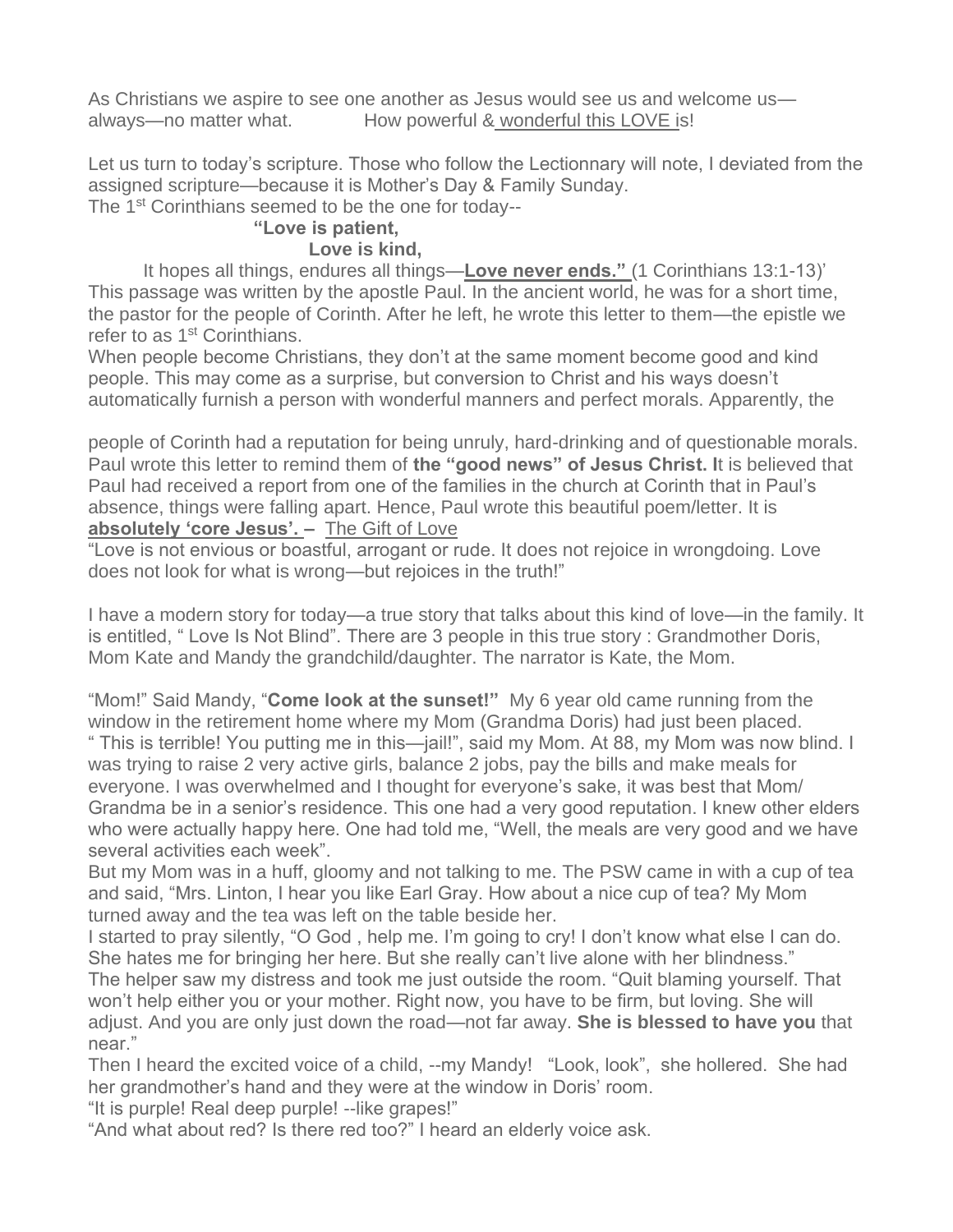"Yes, there is. It is just like the colour of my bike—the one, you & Grandpa gave me. Do you remember, Grandma?" "Yes, of course, Dear." Mandy & her grandmother were standing by the window and in the warm sun Mandy had gently taken my mother's hand and pressed it to the window. "I know, Grandma that you can't see the red anymore, but you can feel it. And the yellows & oranges."

My mother smiled and clasped Mandy's hand. She pulled her grand daughter close for a hug and said, " **Yes, I can. I can feel the colours of the sunset."**

Mandy guided Doris back to her chair.

"And when you tell me what you see, well, it makes it all real for me."

Then she turned to me and said," Well this quilt you made for me & put on my bed, tell me, what colour is it?" "Your favorite, Mom, rose & lilac."

From then on, Mandy set the stage with Grandma Doris. She would phone or visit and tell her about the colours—lots of brown at the school. --Yellow of the happy face on the door to the class room. Later when she travelled, she told Grandma about the blue-green of the ocean out east. Her graduation gown for college was black with a yellow rose corsage. When she went to Hawaii, the volcanic sand was black. And when she fell in love, the shade of the hair of the young man that she fell in love with was dark and wavy—just like the old pictures of Grandpa in the photo album.

Well, my daughter Mandy taught me a valuable lesson: I could not give my mother her sight back, or the life she once had, and I had to stop feeling guilty. I needed to focus not on what I couldn't give her but rather on **what I could give**—my time-- and the colourful sharing that comes from **a love that is never blinded.**

Today, we give thanks for family and those who love & support us. And we pray that we too, may be patient, kind and forgiving with ourselves & others in our daily living.

Thanks be to God for these many blessings! Amen!

PRAYERS for healing, comfort & courage:

Canadian Armed Forces families who lost loved-ones in the in the recent downed helicopter. All persons on the front lines battling COVID- 19 We pray for ourselves too. Help us to be safe, take precautions & not be in constant fear.

In our faith community: Cheryl Fisher, Dorothy Vogt, Lisa (Downie) Power, Donna Jewett, Larry Saylor Shirley Bolton, Deb Griffith, Luis Pereira.

With love, we remember Brad Martin. (May 12)

PRAYERS for blessing, praise & celebration:

Birthdays for May—Kevin Burgess, Tilley Platt, Thelma Jacques (103 years young)Scott Liberty, Don Reid, Francais Verster, Daniel Kerr, Harold Elliott, John Nurse, Bruce Sinclair, Judy Winter, Susan Arrends, Sharrina Robertson, Ariel Patton, Shirley Robinson, Theresa Bell, Keith Imeson, Xander Herr, Doug Johnson, Bev Coleman.

If I have missed someone, let me know & I'll get them on our calendar.

For THE MERRY HEART

## •England has no kidney bank, but it does have a Liverpool.

\*They told me I had type-A blood, but it was a Typo.

•Jokes about German sausage are the wurst.

•I know a guy addicted to brake fluid - he says he can stop any time.

•I'm reading a book about anti-gravity. I just can't put it down.•